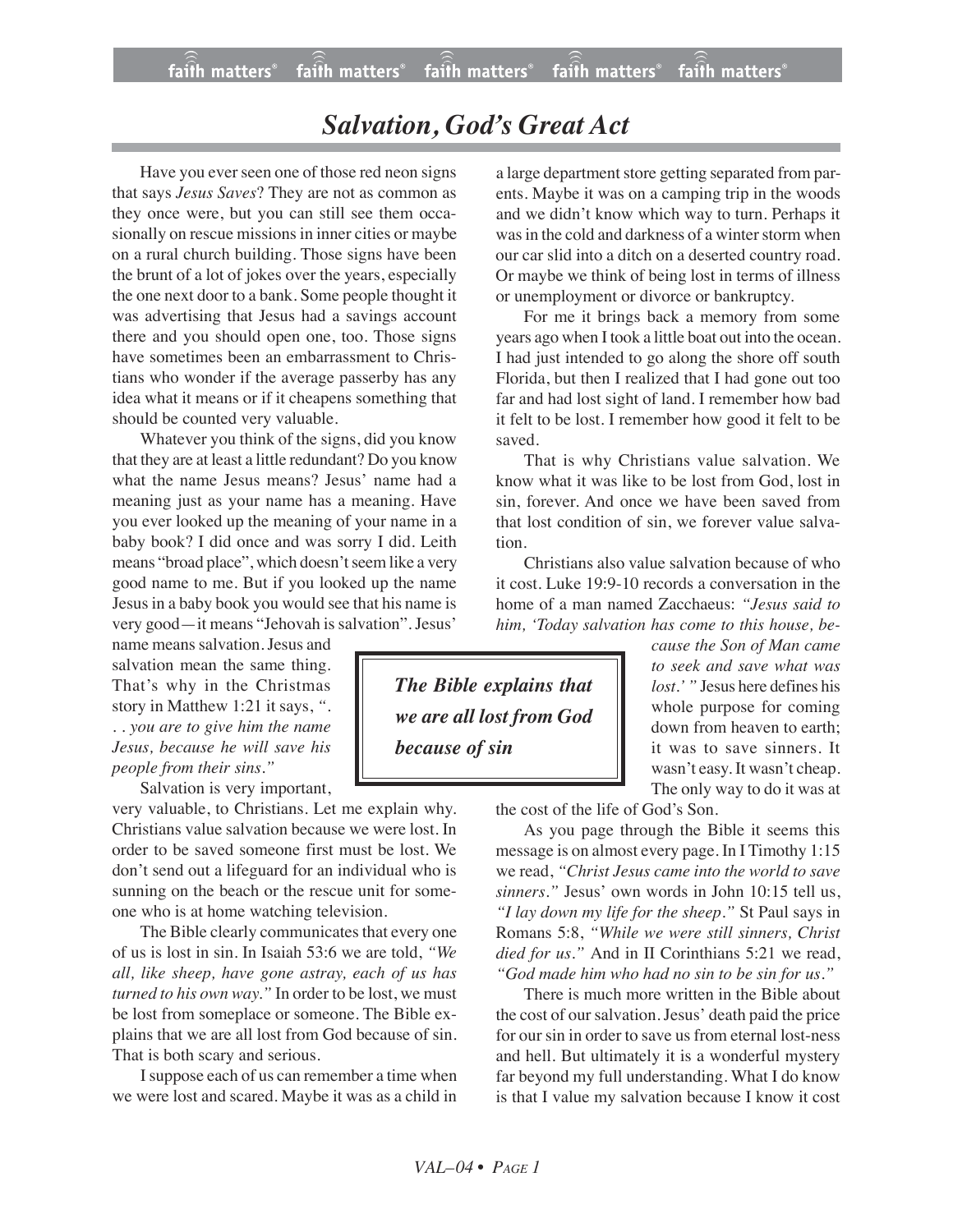Jesus' life!

Carla Ardenghi died on January 25, l993. She was 28 years old and she did not have to die. Carla Ardenghi had cancer. And she was pregnant. The physicians said they could save her life with chemotherapy or surgery but she would first have to have an abortion. She chose to die so that her baby could live. When she slipped into a coma her baby was taken by Caesarean section. He was only 23 ounces, three months pre-mature. His mother died eight hours later.

Question: When her son Stephano grows up do you think he will value that his life was saved? I think he will. I think he will value his life because it cost his mother so very much. In the same way, Christians value our salvation from lost-ness and sin and into eternal life because it cost so very much.

Christians value salvation because of the difference it makes in our lives. Salvation changes us. We read in II Corinthians 5:17, *". . . if anyone is in Christ, he is a new creation; the old has gone, the new has come!"* In Romans 6:22 we read, *". . . now that you have been set free from sin, and have become slaves to God, the benefit you reap leads to holiness, and the result is eternal life."* Likewise, I Corinthians 6:9-11 says:

> *Neither the sexually immoral nor idolaters nor adulterers nor male prostitutes nor homosexual offenders nor thieves nor the greedy nor drunkards nor slanderers nor swindlers will inherit the kingdom of God. And that is what some of you were. But you were washed, you were sanctified, you were justified in the name of the Lord Jesus Christ and by the Spirit of our God.*

And finally, in II Corinthians 3:18 we are told that those who have been saved are *"being transformed into (Jesus') likeness."*

The supernatural benefits of salvation are not only for some distant future in heaven. They are for here and now. God changes us through a supernatural process that makes us look less like lost sinners and more like Jesus Christ.

Some Christians struggle with that notion. We don't see it and therefore we do no fully value salvation. We are keenly aware of what is still wrong with us. We see more of what still needs changing rather than what has already been changed.

Please understand that this is a life-long pro-

cess that does not happen all at once. It is somewhat like restoring a wrecked and rusty old car into mint condition. It takes a lot of time and work. The good news is that God promises to completely restore everyone he saves.

We must not just compare the way we are now to the way we are going to be someday. We need to compare the way we are now to the way we would have been if we were not saved. Then we begin to realize the supernatural difference God has already made in our lives.

When I look at my own life I get impatient that I am not more like Jesus. There is so much in me that still needs to be changed. I have a long way to go. But then I think about what I would be like if God had not saved me. My life would be a wreck; sin would have taken over. I hate to think about it. God has made a great difference in my life, and that is one of the reasons I value salvation.

Last, but certainly not least, Christians value salvation because of our eternal destiny. We are saved from hell to heaven, from death to life, from the eternal consequences of sin to the eternal pleasures of God. According to John 3:36, *"Whoever believes in the Son has eternal life, but whoever rejects the Son will not see life, for God's wrath remains on him."* And in John 10:28 Jesus said, *"I give them eternal life, and they shall never perish; no one can snatch them out of my hand."*

If you were to die today, do you know for sure that you would go to heaven? Anyone who is a Christian, who has experienced this salvation the Bible talks about so frequently, can know without a doubt. God says so. God promises it. That is valuable beyond price!

I try to imagine what life would be like without this assurance. I would be afraid to drive a car on the highway for fear I would be hit and killed and not know if I would go to heaven. I would be afraid to have medical care. I would want to stay home all the time. But then I could not go to sleep because the house might catch fire and I might die.

But I don't have to worry about eternal life at all because it comes with salvation in Jesus Christ. It's a sure thing. So I have the freedom to live life with the assurance that heaven is guaranteed through Jesus Christ. It's no wonder Christians value salvation!

Yet, having lots of reasons to value salvation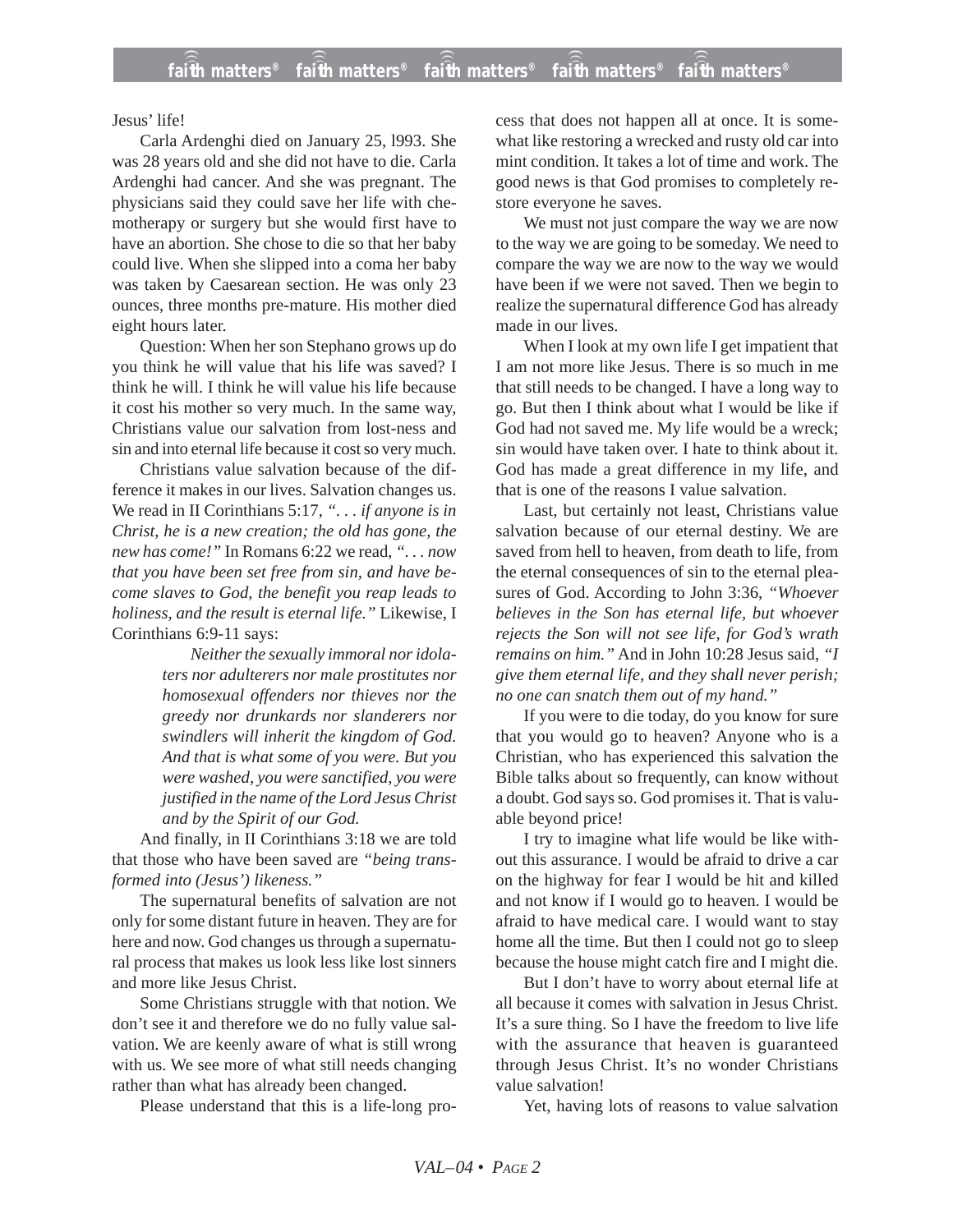## **faith matters® faith matters® faith matters® faith matters® faith matters®** ))) ))) ))) ))) )))

isn't enough. True value requires a response. And the number one response to salvation is gratitude.

Have you watched the responses of television game show guests when they win big prizes? They go wild with gratitude. They jump up and down and say, "Thank you! Thank you! Thank you!" They often kiss and hug the host. All because they have won \$25,000 or a trip to Tahiti or a car they never wanted, anyway.

So, how does someone say thank you for salvation? With the wildest gratitude possible!

Several years ago my brother stopped by the side of the road to help a lady who had been in an accident. No one else had bothered to help her. She not only thanked him then, she sent him a gift and

still calls and sends gifts every year because he helped her.

The obvious response to salvation is to thank God over and over again. Thank him every day. Give him gifts. Sing. Shout. Praise him. Show gratitude.

It is unimaginable that a

drowning swimmer who is rescued by a lifeguard or someone trapped in a burning building who is rescued by a firefighter would fail to thank the lifeguard or the firefighter who saved his or her life. And it is unimaginable that any Christian who has been saved from sin and eternal death would not want to thank God. Colossians 1:12-14 says:

> *. . . giving thanks to the Father, who has qualified you to share in the inheritance of the saints in the kingdom of light. For he has rescued us from the dominion of darkness and brought us into the kingdom of the Son he loves, in whom we have redemption, the forgiveness of sins.*

And in II Corinthians 9:15 it says, *"Thanks be to God for his indescribable gift!"*

The second response to the value of salvation is faith which is a bit harder to understand. You see, faith is trust in something or someone, like a bridge or a bank or a boyfriend. If you trust a bridge you will drive your car over it. When you trust a bank you are not afraid to put your money in it. You trust your boyfriend so you go out with him. That's faith. Salvation is received by faith. God does the work. God gives what is needed to save us. We just have to believe him and receive it.

Suppose you are drowning in the North Atlantic. The Coast Guard sends a rescue helicopter. A diver comes down a rope and reaches out and says, "Take my hand." What do you do? If you think he is trying to rip you off, you keep up the doggy paddle. If you think the helicopter is not airworthy you research its certificate. If you question the credentials of the diver you interview him. If you believe and trust him, you grab his hand and are saved. That is faith.

Faith is grabbing the hand of God. It is taking him at his word. Faith is believing God. It is the only way to be saved. Good deeds never saved any-

one. Neither did baptism or church membership or growing up in a nice family. Ephesians 2:8 says, *"For it is by grace you have been saved, through faith."*

The bottom line is that it works! Have faith in God for salvation and you

are saved. It always works.

But just as we are saved by faith, we should also live by faith. If we can trust God to save us from sin and guarantee us heaven we can trust him with our jobs, our families, our health and everything else. Nothing is as important as our souls and no time is as long as forever. Romans 1:17 says, *"The righteous will live by faith."* It is a perfectly logical response to the value of salvation: live by faith! Put your hand in the hand of God and trust him for whatever is the issue or crisis of life right now. Faith is what the saved life is all about. The word "faith" appears over 300 times in the New Testament alone. It is the way to go!

A third response to the value of salvation is our lifestyle. Gratitude should be more than a few words; it ought to be all of our lives. It only makes sense to live in a way that reflects what happened to us—that we have been saved.

The movie *The Doctor* is the true story of a surgeon who was arrogant and insensitive to coworkers, patients, family members, everyone—until the surgeon got cancer and the doctor became the patient. Then he saw everything differently. Fortu-

*Put your hand in the hand of God and trust him for whatever is the issue or crisis of life right now.*